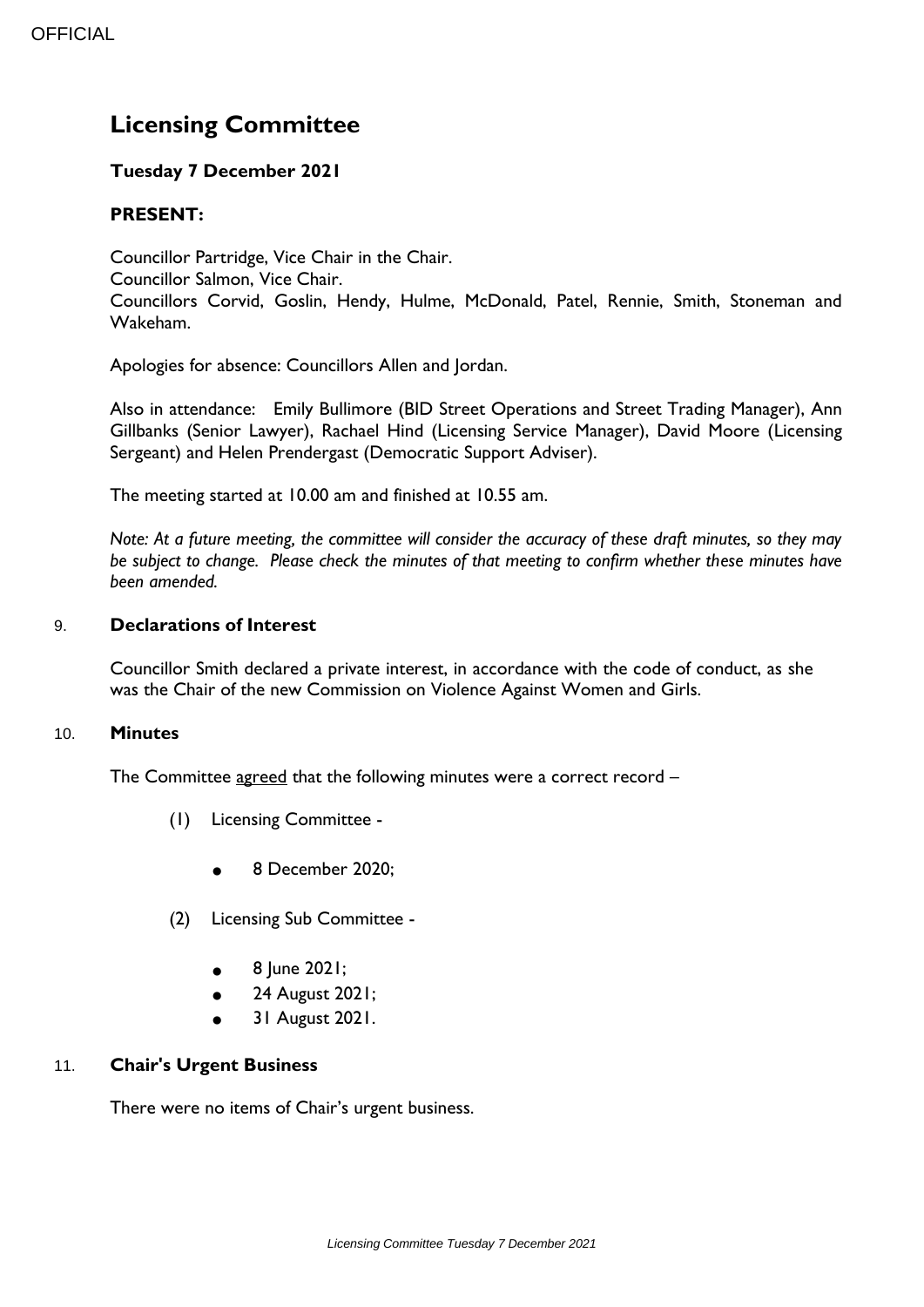#### 12. **Licensing Activity Report**

David Moore (Licensing Sergeant) and Rachael Hind (Licensing Service Manager) presented the licensing activity report 2020/21. The report had been compiled to provide the Licensing Committee with an overview of the various aspects of the work undertaken by agencies involved in regulating the licensing regimes within the remit of this Committee.

The main areas of questions from the Committee included –

- (a) the measures that the police were undertaking to address illegal activities such as drinks spiking and safety of women;
- (b) sought clarification
	- on the process for undertaking alcohol and gambling test purchase operations;
	- on when the safe bus would be available in December 2021 and how this would be advertised;
- (c) raised concerns that
	- Security Industry Authority (SIA) trained individuals had limited powers to deal with issues that arose on the safe bus and suggested that Special Constables should be engaged instead;
	- if the safe bus was only going to drop off at specific points, rather than individuals being able to alight the bus where required, this could lead to safety issues (as the drop off points would be advertised this could attract undesirable behaviour).

Councillor Smith advised that she was the Chair of the new Commission for Violence Against Women and Girls and suggested that a report be brought back to the Committee in 12 months' time providing details of how the licensing team and the police were liaising with Commission.

The Committee noted the report.

#### 13. **Annual Street Trading Report**

Emily Bullimore (BID Street Operations and Street Trading Manager) presented the Annual Street Trading report which sought to set the process for the issuing and terms and conditions of consents for the 2022/23 trading year. The following key points were highlighted –

(a) due to the Covid 19 pandemic the financial pressures placed on existing street traders during the 2021/22 trading year, teamed with the decrease in footfall in the city centre, there had been no increase in consent fees;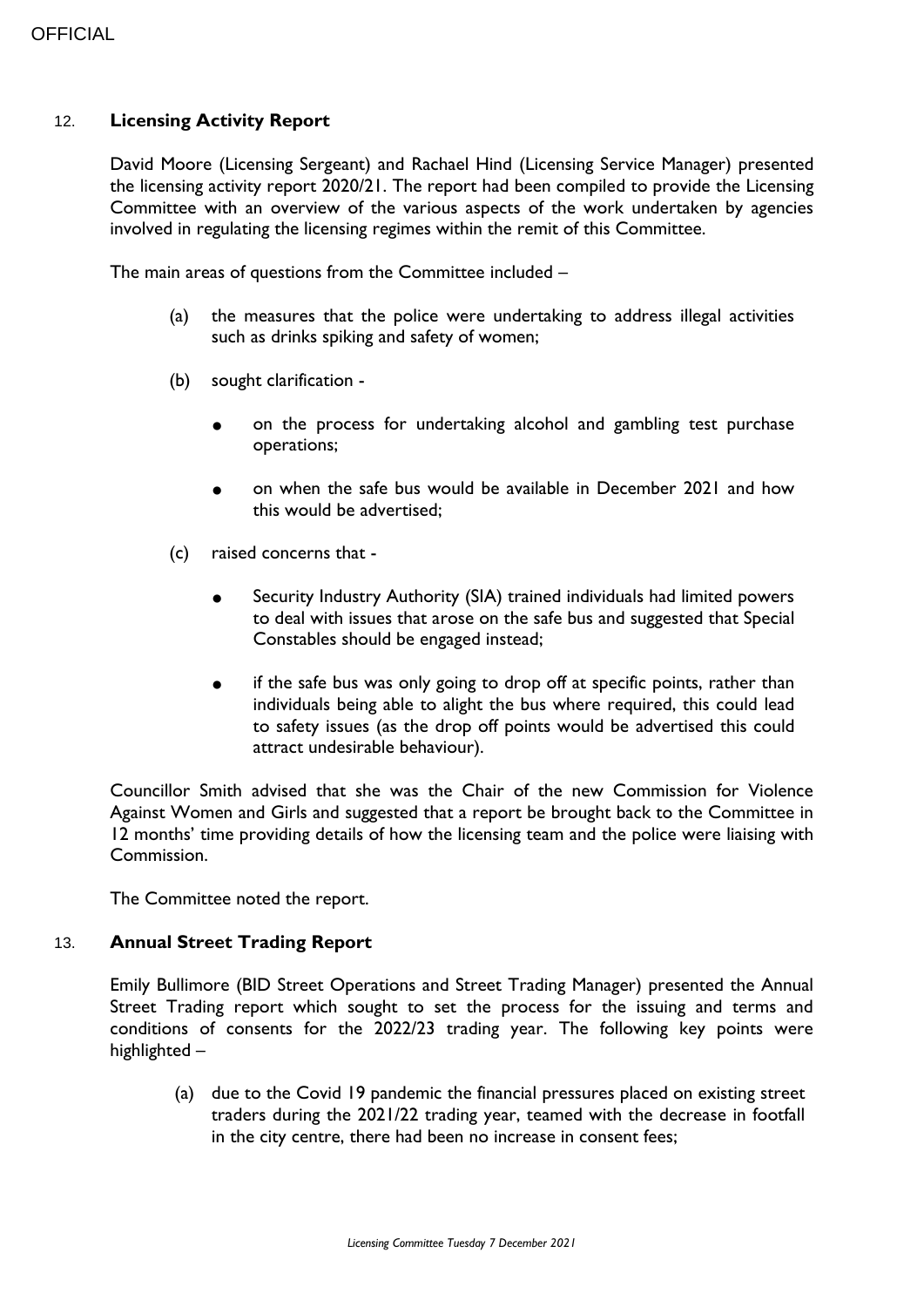- (b) 2021/2022 had been a challenging year for all street traders and the issues that hit the high street at the start of the pandemic in March 2020 had continued through this financial year with most traders experiencing the strain of price rises and less income with no grants to assist them this year;
- (c) it was proposed that there was no increase in consent fees for city centre street traders for the 2022/23 trading year, in order to support street traders to continue to trade;
- (d) it was further proposed that there was a restructure of consent fees for the ice cream trading pitches for the 2022/23 year; during 2020 and 2021 several establishments along the waterfront had started to sell ice cream from their premises, some operating on to the highway; this had caused upset and some anger between traders;
- (e) the ice cream traders had highlighted the difference in site fees along the ice cream sites on the waterfront and there had been historically a large difference in consent fees; however, the footfall had changed as have the locations and parking arrangements for the ice cream vehicles, so it was proposed that there was a levelling out of fees across the waterfront; this means that the highest consent payers would not have an increase in fees but others would; the sites would be equal opportunity for all traders with the new price proposal with street trading suffering no loss of income;
- (f) the ice cream consent holders had asked for consideration to be given for them to extend their offer to include hot drinks and hot snacks from the mobile ice cream vans; this would provide a fair opportunity for trade over the colder months; all consent holders would need to meet all health and safety and hygiene requirements;
- (g) it was therefore proposed that the paragraph in the application form (permitted trades for ice cream pitches) was changed to 'all the trading locations would be allocated for the sale of ice cream, frozen confectionery, hot and cold soft drinks; hot drinks and snacks may be permitted on application, the decision with regard to the acceptable type of trade at each location would be decided as part of the application process in consultation with the Chair of the Licensing Committee and lead opposition member'.

The main areas of questions from the Committee included –

- (h) whether in order to alleviate the large increase in consent fees, for some of the consent holders, could be phased in over a period of time;
- (i) concerns relating to the type of hot snacks that the ice cream consent holders could provide; for examples no burgers or chips would be acceptable;
- (j) whether the ice cream mobile vehicles would be complaint in order to be able to use the proposed electrical charging points;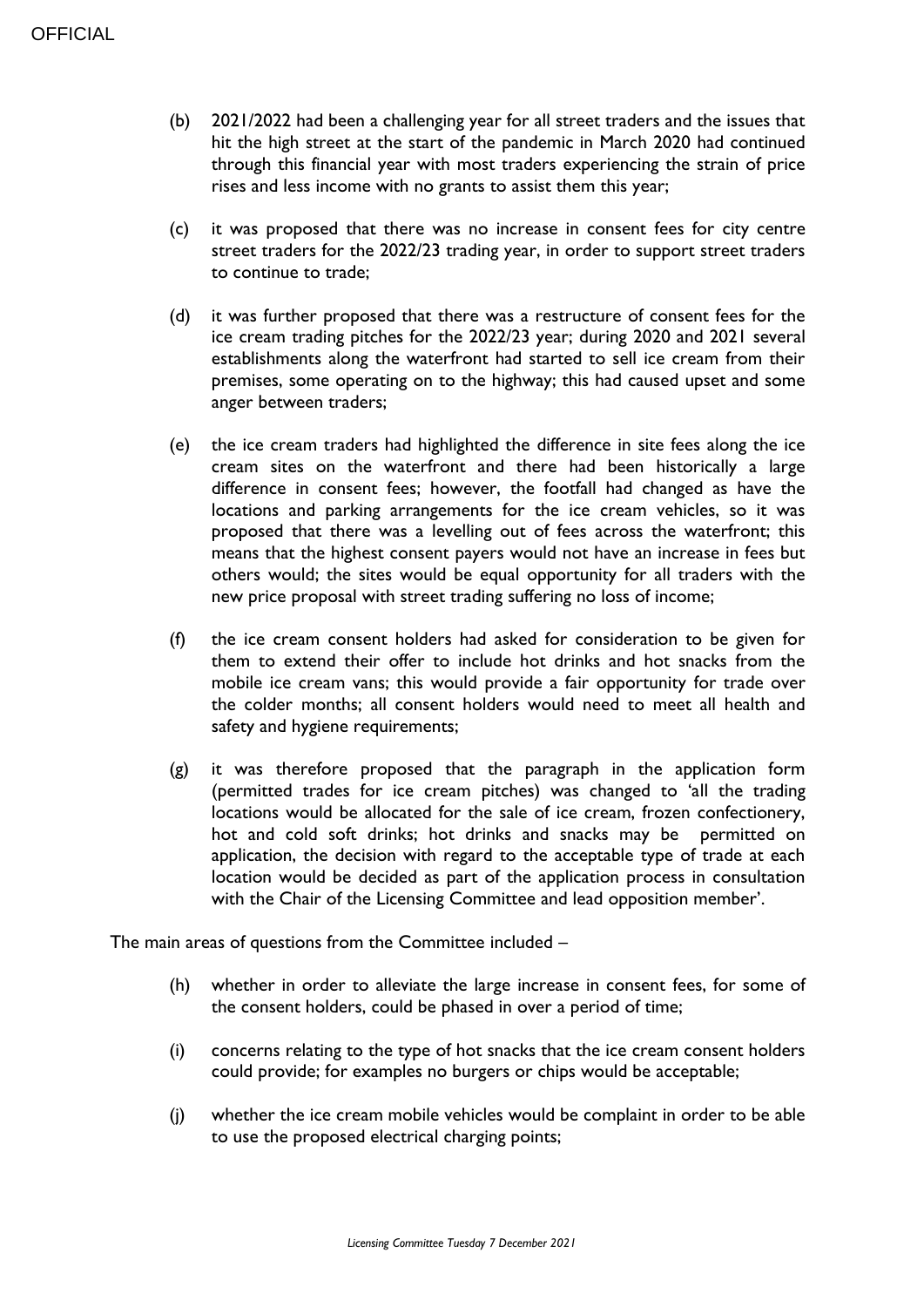- (k) sought clarification
	- as to the process that would be adopted in order to ensure that consent holders used the electrical charging points once they had been introduced;
	- as to how long the work would take to complete the installation of the electrical charging points, in order to avoid disruption to this busy location and whether the power companies had been consulted;
	- as to the type of vehicle that would be permitted with the proposal to permit hot drinks and snacks to be sold by consent holders;
	- that should the Committee approve the phase-in of the fees for some of the consent holders what would be the proposal to amend the figures stated in the report (with this be done at this meeting or outside of this forum).

The Committee agreed –

- (1) the approval of the consent dates for  $2022/23$  as 1 April 2022 31 March 2023;
- (2) the approval of the consent fees for 2022/23, as set out in Appendix A;
- (3) that the Service Director for Economic Development has delegated authority to approve, within Committee policy, the issuing of consents to existing city centre traders, seeking to continue trading;
- (4) that the Service Director for Economic Development has delegated authority to approve, within Committee policy the issuing of consents to new traders or contested sites for city centre sites in consultation with the Chair of the Licensing Committee and the lead opposition member;
- (5) that the Service Director for Economic Development has delegated authority to approve within Committee policy short-term street trading consents in association with other city centre events and commercial activity;
- (6) that the Service Director for Economic Development has delegated authority to approve and set fees for ad hoc street trading applications, within Committee policy;
- (7) that the Service Director Economic Development has delegated authority to approve, within Committee policy the issuing of consents to existing ice cream traders seeking to continue trading;
- (8) that the Service Director for Economic Development has delegated authority to approve, within Committee policy the issuing of consents to new traders or contested sites for vacant ice cream sites in consultation with the Chair of the Licensing Committee and lead opposition member;